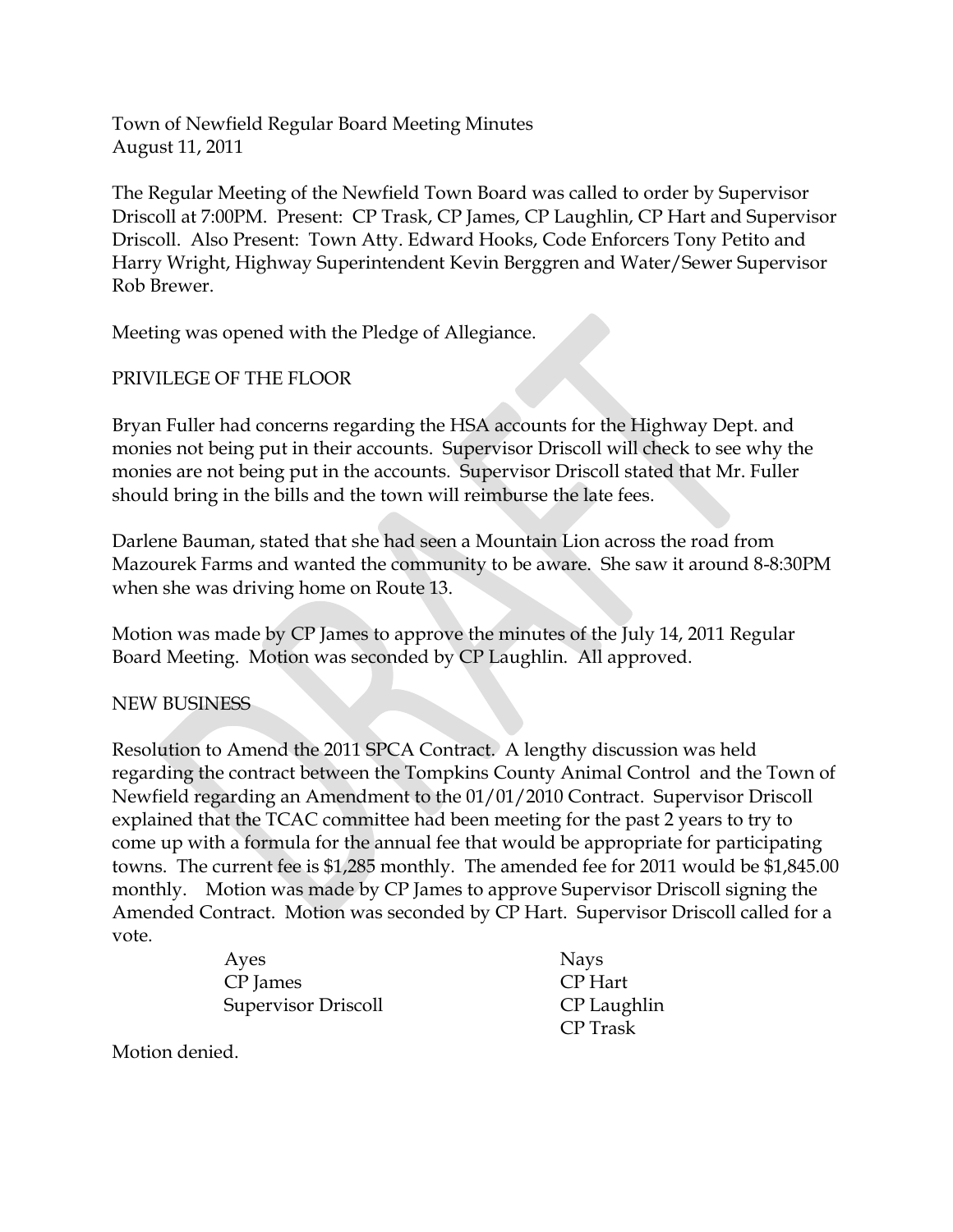Town of Newfield Regular Board Meeting Minutes August 11, 2011 **Page: 2** 

Supervisor Driscoll will contact Tompkins County Animal control. The Animal Control now has the option to cancel their contract with us by giving us a 60 day notice.

A discussion was held regarding the plans for a New Water Tower Storage Tank. This tank will be placed on the property on Van Kirk Rd. and support the tank on Trumbulls Corner Rd. The Trumbulls Corner Water Tank needs to be cleaned on the inside. A plan for the new water tank needs to be done and Water/Sewer Supervisor Rob Brewer asked the Board to approve the contract between T.G. Miller and the Town of Newfield to perform the engineering services for this project.

Motion was made by CP Trask to approve Supervisor Driscoll signing the contract between the Town of Newfield and T.G. Miller in the amount of \$8900.00. Motion was seconded by CP Hart.

| Ayes                       | <b>Nays</b> |
|----------------------------|-------------|
| CP Hart                    |             |
| <b>CP</b> Trask            |             |
| CP James                   |             |
| CP Laughlin                |             |
| <b>Supervisor Driscoll</b> |             |
| arried:                    |             |

Motion carried.

#### OLD BUSINESS

CP Laughlin asked where the Town was with the Delta Engineering Group regarding the roads. Highway Superintendent Kevin Berggren stated that he had returned some reports on the roads and thought traffic counters would be put on random roads in the very near future.

CP Laughlin also asked if the Acquifer study had begun and when will the town get the report. Supervisor Driscoll will check into this.

Motion was made by CP Trask to approve the payments of the August, 2011 monthly bills. Motion was seconded by CP James. All approved.

| \$19,275.93 |
|-------------|
| \$78,937.20 |
| \$5,592.00  |
| \$10,322.81 |
| \$1,174.16  |
| \$5,395.35  |
| \$1,846.31  |
|             |